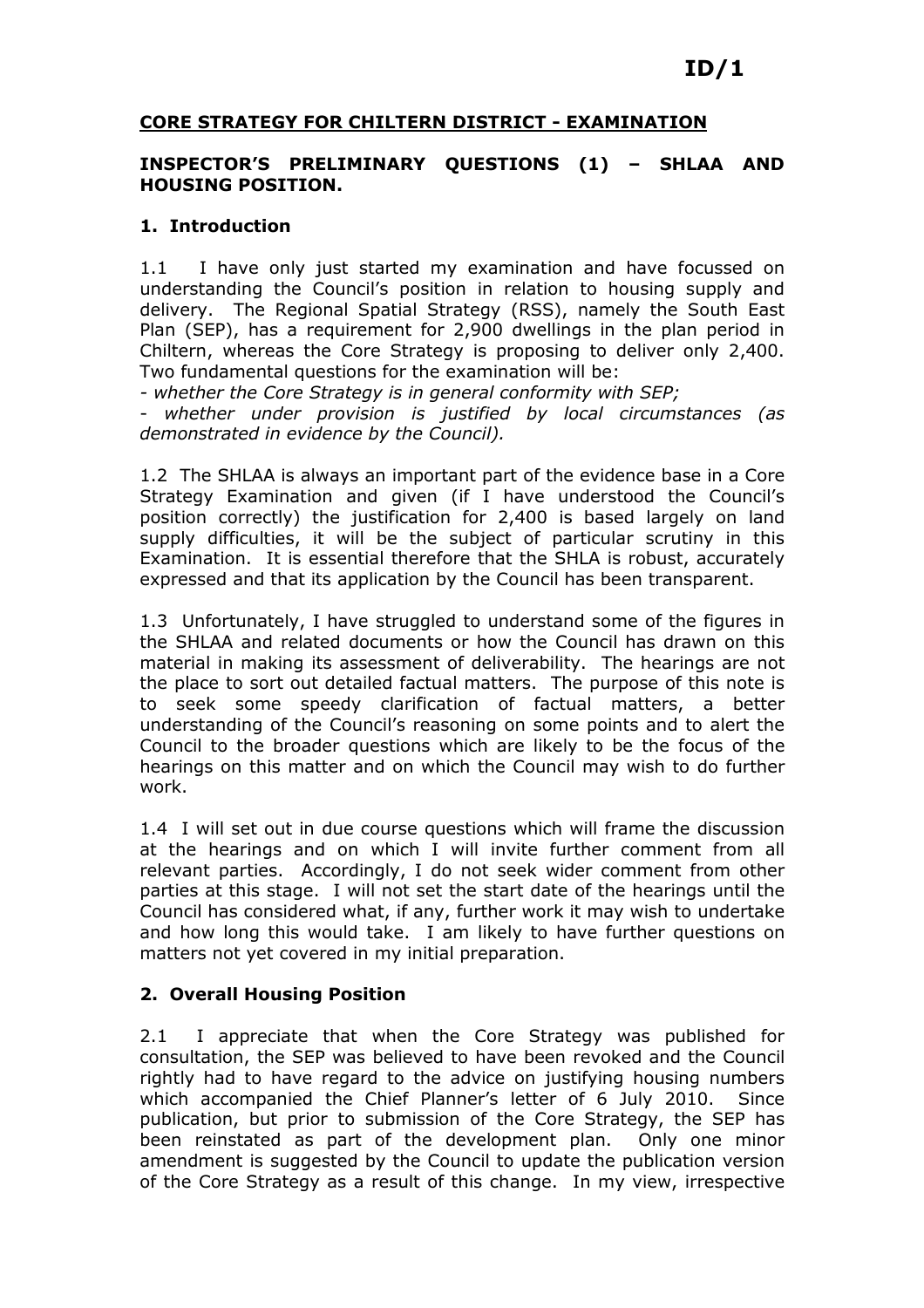of all other matters, section 4.2 of the CS is likely to need updating and further amplification in the light of these events and the matters raised below.

2.2 There is the pending judgement in the 2nd Cala Homes Judicial Review of the materiality of the Secretary of State's advice relating to the intended abolition of Regional Spatial Strategies. But separate to that, it seems to me that the advice from the Chief Planner issued on 6 July 2010 has fallen by the wayside, given that the act of revocation on 6 July has been declared unlawful. I cannot see how that advice can be the starting point for the Council's justification for housing provision below that required by the SEP. The requirement of the SEP must be the starting point. I would want to see the delivery of this number appropriately tested within the broad constraints set out in the Core Strategy. If 2,900 cannot be delivered within those broad constraints it will be necessary to explore whether the constraints set out in the Strategy are justified (and such exploration may be required for other reasons).

2.3 PPS3, paragraph 33, gives advice on determining the level of housing provision. If the Core Strategy was meeting the RSS requirement it might not be necessary to explore these matters further. But in as much as the Council seeks to depart from the RSS, I consider that the Council should have regard to the need and demand for housing which are included in paragraph 33, as well as land supply constraints. Section 4.4 b) of the ore Strategy mentions household growth, but no specific figures are given and no comparison made between predicted growth and the planned increase in households. The Council should consider how it might address the PPS3 matters more fully and the time required to do so.

## 3. Housing Land Supply Trajectory 2006-2026 September 2010 (CDN089)

3.1 Two matters arise from the tables at the end of this document. Firstly, there appear to be inaccuracies or confusions in the way that rows and columns have been added-up. Secondly, I am unclear as to the justification for some of the assumptions made in this table.

3.2 Dealing firstly with possible corrections. In Table H2-1:

- The 1st row of past completions adds to 556 in the final column. The layout gives the impression that this figure is to be added with other totals below, but it has not been and should not be. Could this first row be shown separately from next 5 rows?
- $\bullet$  4<sup>th</sup> row: 5 x 4 add to 20, not the 19 shown.
- Column for Year 2015/16 adds to 242, not 192 shown,
- Column for Year 2018/19 adds to 162, not 112 shown
- Columns for years 2021/2 to 205/6 add to 23 not the 99s shown.
- Please check all additions across and down.
- I note that all the sub totals in the row titled 5. Total Projected completions are the same as the dark mauve row towards the end of table H2-2. It may be that, rather than the columns being added incorrectly, the wrong figures have been put in the columns. Are the correct items being added-up to make these sub-totals?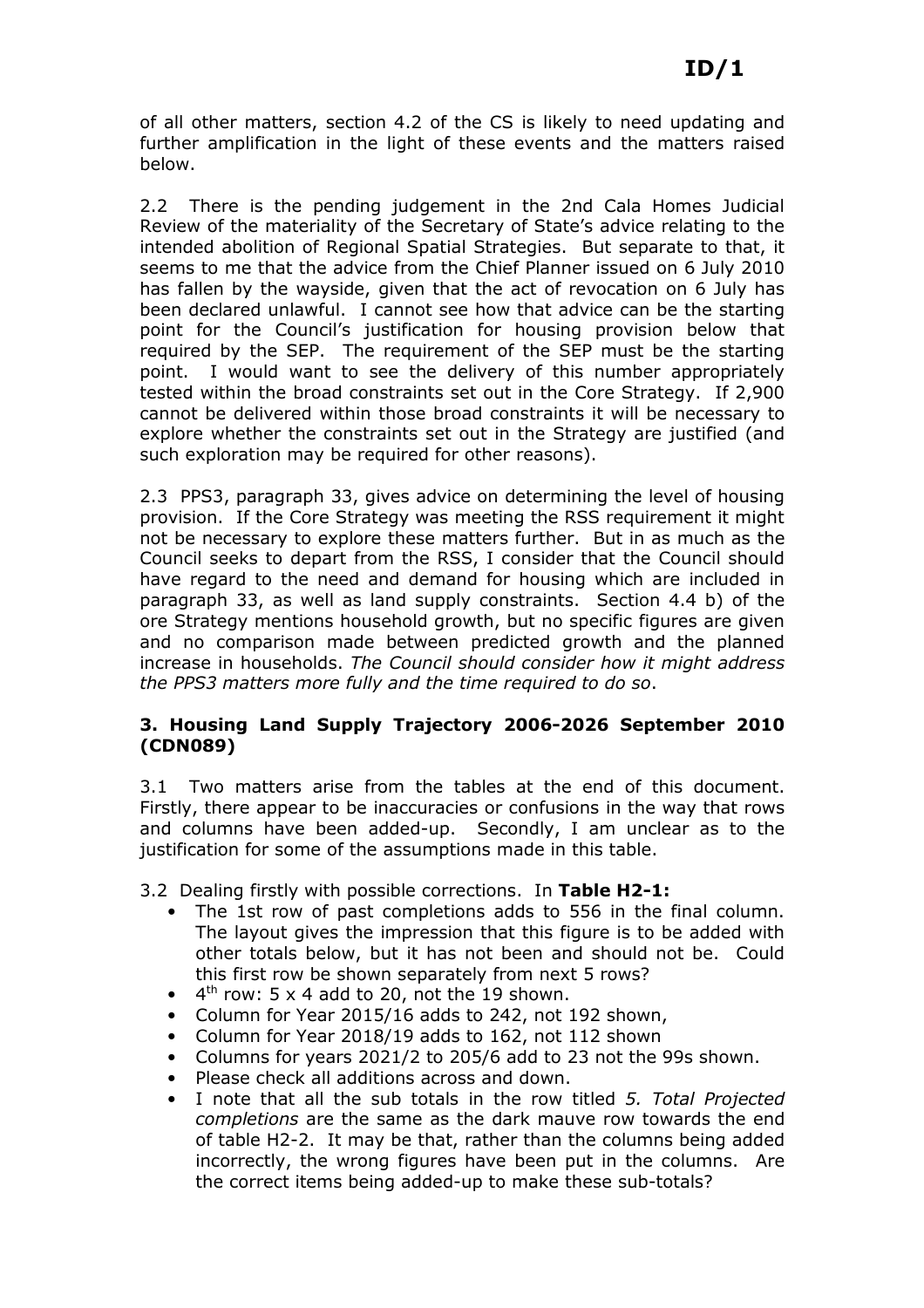## 3.3 In Table H2-2.

• Following on from the last point on table H2-1, is the dark mauve row in table H2-2 meant to show (for each year) the total of the figures in the red, blue and green rows? If so, some of the columns do not appear to add-up correctly. Please check all rows and columns.

3.4 If any of the representations highlighted specific inaccuracies or expressed confusion with these tables, please consider whether further correction/clarification is needed. Please provide as quickly as possible corrected tables. Please make clear (such as by use of italics and footnotes) what numbers have been changed and the reasons for doing so.

3.5 In table H2-2, Item 1.1 is Projected Supply – Extant planning permissions of 5 dwellings or more. All are assumed to be delivered. On what evidence is this assumption based? Have the landowners/developers of these sites been contacted to ascertain deliverability and do the Council's conclusions reflect any such evidence? Similarly, Item 1.2 is the supply from small site planning permissions which are discounted by 10%. Is this discount based on any past evidence of implementation on such sites and, if so, is that evidence still credible in the changed market conditions which currently exist? If not explained in a submitted document, please provide an explanation. These matters can then be explored at the hearings if necessary.

3.6 In table H2-2, Item 3 is Projected Supply - Saved Local Plan H2 sites - included at a 30% delivery rate. Where is the explanation of what the 30% delivery means or why this discount has been chosen? The SHLAA 2008 (CDN041) explains that several of these sites have been part developed or have planning permission on part of the land. How does this affect the application of the 30% rate? If not explained in a submitted document, please provide a justification. This can then be explored at the hearings if necessary. A related question for the hearings will be the evidence for the developability of these sites given that, in part at least, they have not been developed for many years since being allocated.

3.7 In table H2-2, I presume that the list of sites under each settlement consists of all the sites identified in Appendixes 1 -5 of the SHLAA Supplementary Report (CDN088) and that none have been dropped. Please confirm. I do not understand the housing numbers given to these sites set out in the 11-15 year period in the table. These bear no relation to the figures in the SHLAA Supp. Report. Please explain what is being done here.

3.8 It is not, in fact, necessary for this housing trajectory to list individual SHLAA sites apart from those which are being specifically allocated or otherwise identified in the Core Strategy. In addition to the explanations and corrected tables requested above, I would find it helpful to have an additional, shortened form of table H2-2 which included the strategic/MDS sites as shown, but had a final row simply of the residual quantity of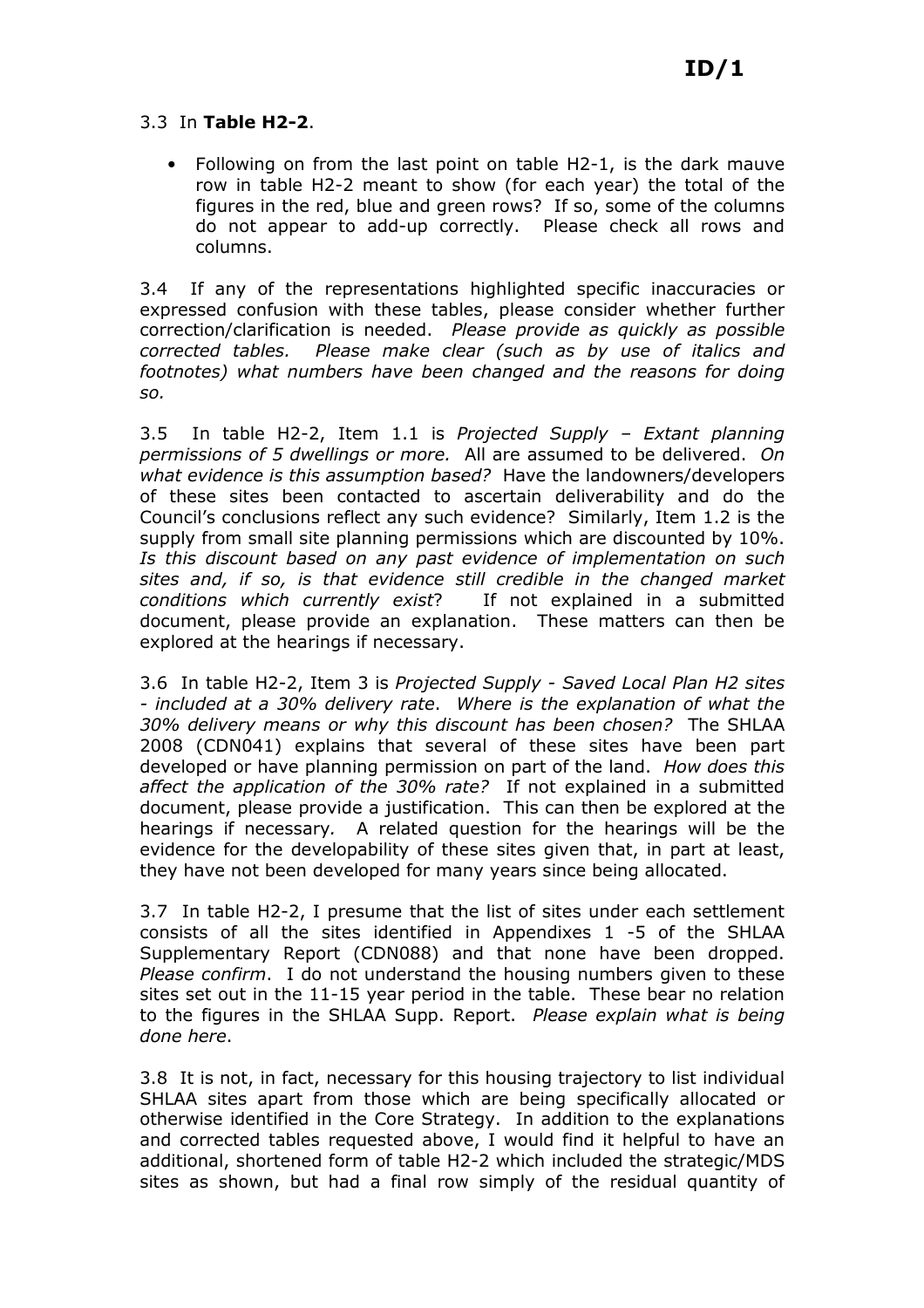housing needed to be found in each year from other sources (eg from the SHLAA sites). One row should show what is needed to meet the Core Strategy's proposed of 2,400. This is, in fact, what is shown in column D of the table 2 in the Core Strategy. I would be grateful if this new table had another row to show what would be needed to meet the SEP requirement of 2,900.

## 4. The SHLAA 2008 (CDN041), the SHLAA Supplementary Report 2010 (CDN088) and the Housing Target for Chiltern District 2006- 2026 January 2011 (CDN108)

4.1 I understand the overall objective of the Supplementary Report 2010, namely, to identify those SHLAA sites which are consistent with the Core Strategy. The reasonableness of excluding sites in certain areas can be explored further, if necessary, but I am clear as to the Council's intentions.

4.2 The 2010 Report does not, however, clearly identify the number of dwellings on sites which are considered deliverable (first 5 years) or the number of dwellings considered *developable* in the  $2^{nd}$  and  $3^{rd}$  5 year periods (PPS3, paras. 54-56). The report identifies the number of dwellings in the 1st, 2nd, and 3rd priority lists, but my understanding of the 2008 SHLAA is that these 3 categories are based on the number of constraints applying to the site and do not fully correspond with time periods. Time periods were specifically shown in the individual site sheets in that study. Please identify which sites are expected to be deliverable or developable in which time periods and the total number of dwellings in each period.

4.3 PPS3 (para. 56) states that to be considered developable sites should not only be suitable for housing, but that there should also be a reasonable prospect that the site is available for and could be developed at the point envisaged. I have not looked at all the SHLAA sites in any detail, but many which are retained in the 2010 Report involve multiple ownership - either parts of numerous rear gardens or the plots of several dwellings. How as the Council assessed the reasonable prospect test for such sites given that the unavailability of one rear garden may prevent development of the whole site? Conversely, the Tibalds Chiltern SHLAA Study (CDN043) gives examples of how some sites in multiple ownership could be developed in phases, thus lessening the potential impediment of the unavailability of all plots. It is not clear whether this possibility has been applied to the larger multi-ownership sites so as to possibly split capacity between 2 times periods. Please explain whether this has been taken into account and consider its practical application in any further revision of the SHLAA (see below).

4.4 The housing potential identified in this 2010 Study shows that there is sufficient urban capacity to meet the SEP requirement of 2,900 (demonstrated by adding the additional 500 dwellings required to column D of table 2 in the Core Strategy). On this evidence, the Council's case that the District is so constrained as to make the SEP requirement undeliverable is not justified. The Green Belt and AONB constraints set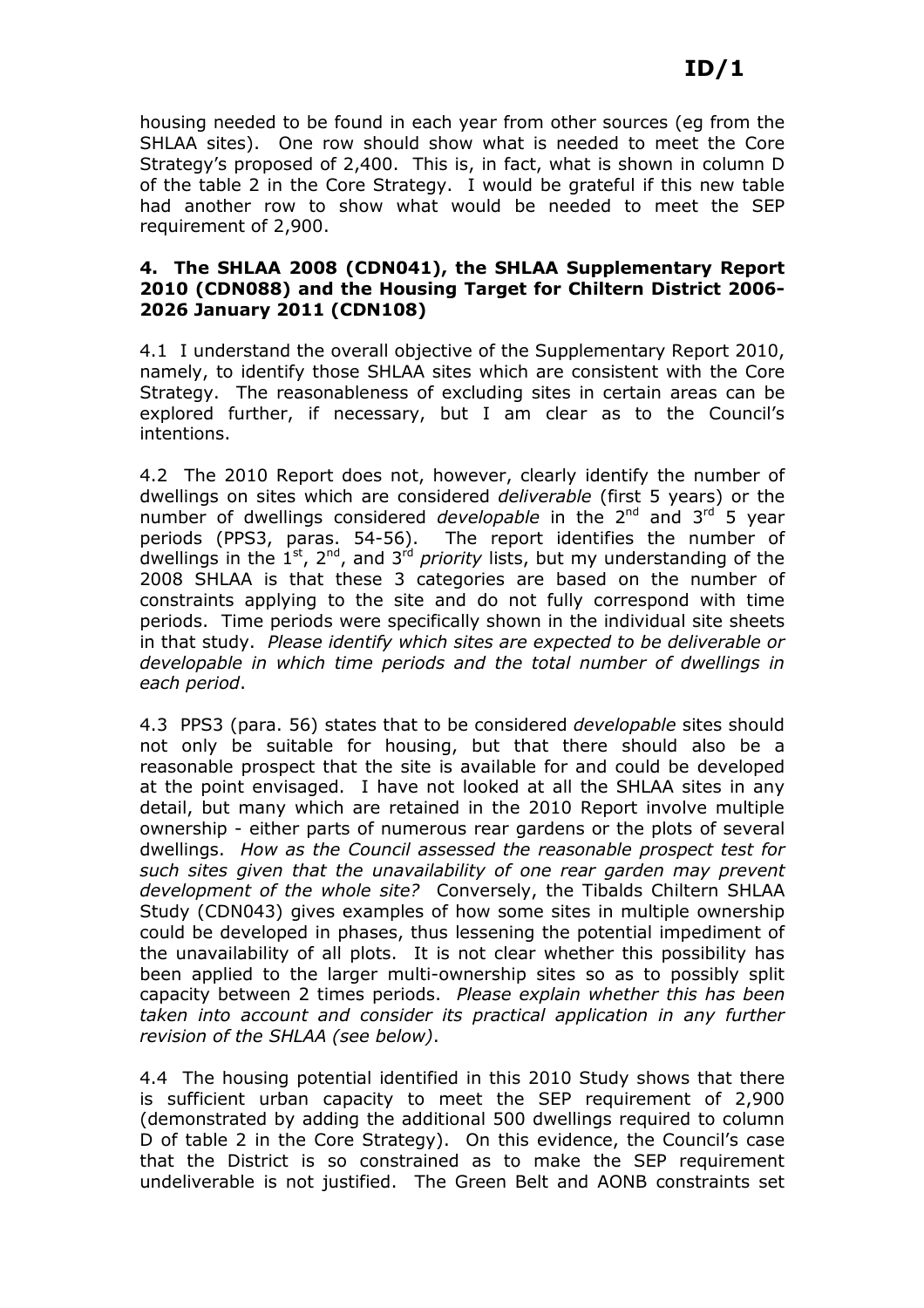out in the Core Strategy in 4.2.4 are fully taken into account in the 2010 Study (as well as some exclusions within the urban areas).

4.5 The 2010 Report specifically acknowledges the changes in PPS3 (June 2010) and explains why the findings are still considered robust (3.0.3). My impression, from a quick skim, is that no site capacities have been changed from the 2008 assessment solely for reasons relating to changes in PPS3. This assessment makes it difficult to understand the questioning of the site capacities now introduced by the Council in the Housing Target document of January 2011. I note that representors will not have had the opportunity to comment on this new paper.

4.6 The January 2011 paper, in effect, criticises the robustness of the Council's own SHLAA. It raises questions about capacity and deliverability which create considerable uncertainty. It suggests that the SHLAA evidence is not fit for purpose. In my view, it would be difficult to conduct the appropriate focussed and efficient examination with evidence in this state, bearing in mind the particular burden placed by the Council on the SHLAA to justify housing provision below that required by the RSS. I therefore suggest that the Council consider updating the SHLAA to properly reflect its position in relation to PPS3 issues and all other matters. There would then be one up-to-date evidence document which the Council relies on to support its housing position and which can be tested as necessary as part of the examination.

4.7 Any update of the SHLAA should take into account the necessary clarity in relation to time periods and the reasonable prospect requirements already mentioned. In relation to densities and resulting capacity, I would question whether the average densities of new development in each settlement or of the settlement as a whole are particularly relevant for sites in the urban areas. The Council should consider carefully whether the local context is most relevant, which would include accessibility. The 2008 SHLAA classified sites into 5 locational categories to reflect accessibility and this influenced the selected density. This would still seem a relevant consideration.

4.8 In presenting any update to the SHLAA, it would be helpful if the changes from the 2008/2010 SHLAA were readily apparent. For example, for each site included in the update, the 2008/10 capacity/density and locational category could be recorded in addition to any new density/capacity and a note of the reason for any change.

4.9 The January 2011 paper refers to the emerging work of the Townscape Character Assessment. In so far as the Council seeks to rely on such work it would need to be published at the same time as any updated SHLAA. The Council cannot rely on this work if it is not available to me in preparing questions prior to the hearings and if it is not available to interested parties in responding to any further questions. I note that the Chiltern Townscape Character Assessment Interim Findings Paper (CDN092) is included in the submitted evidence, but this primarily deals with the context for the further area specific work being undertaken. The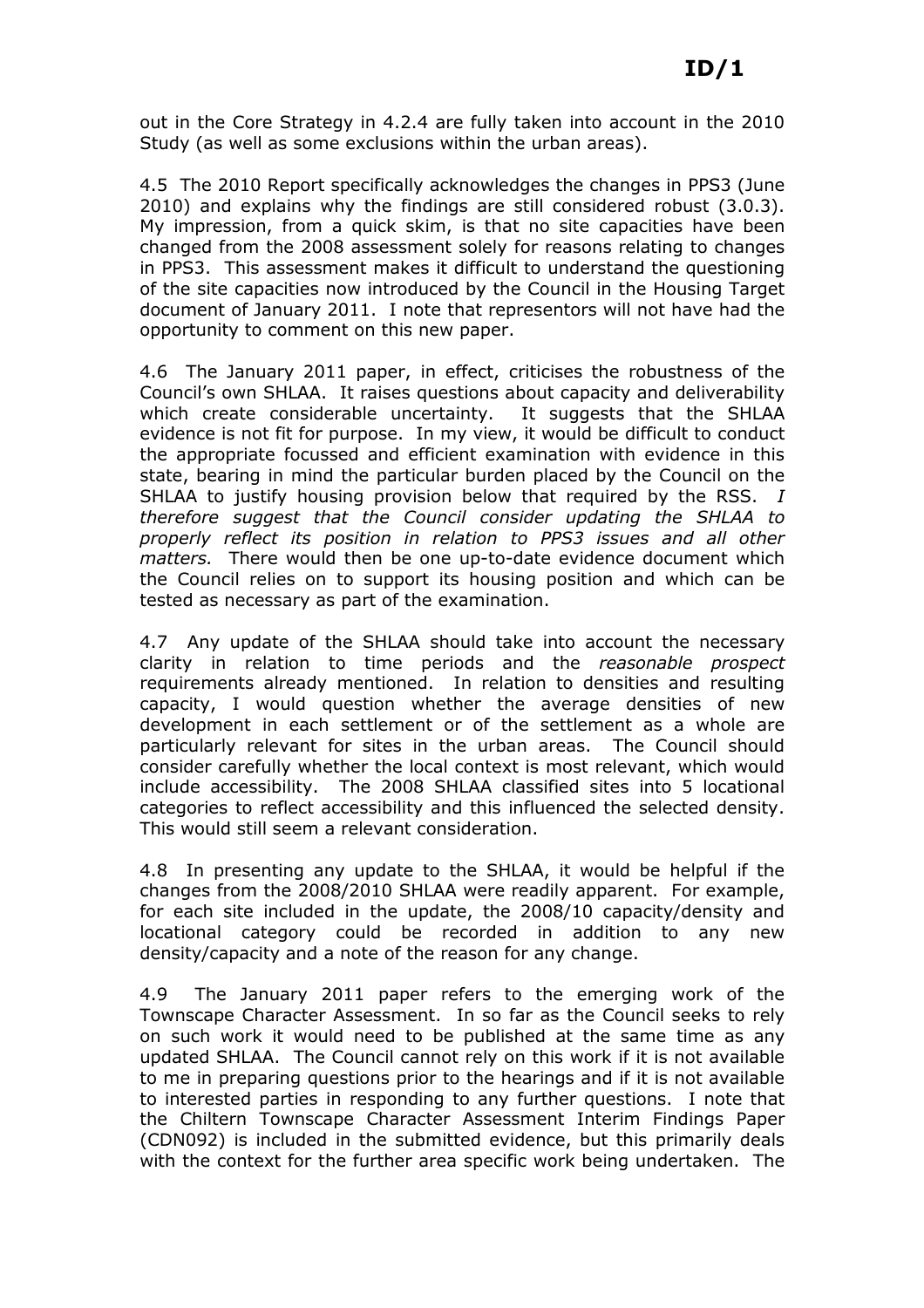soundness of the approach set out in CS21 may be a separate matter for the Examination.

4.9 It is essential in undertaking any SHLAA update that the outcome of the work is not predetermined, but undertaken as objectively as possible. A key aspect of soundness is flexibility and the ability to respond to changing circumstances. One aspect of flexibility in relation to housing delivery is to have an adequate basket of sites in the SHLAA so that not every site has to be delivered to ensure that housing provision is met.

## 5. Small site windfalls.

5.1 The Council's work has rightly (given the advice in PPS3) not included any windfalls in its assessment of supply. I do not suggest that it should do so. Nonetheless, some windfalls will inevitability occur. I am interested to know what is the Council's assumption for small site windfalls (below the SHLAA site threshold) over the remaining plan period. The 2008 SHLAA considered this topic in section 8, but no doubt the Council will want to review the assumptions made there in the light of its view of the implications of the changes to PPS3.

## 6. Policy CS2 Amount and Distribution of residential development

6.1 A main matter for the examination will be the overall spatial strategy and whether policies CS1 and CS2 provide a sufficient spatial steer for housing development between the various settlements. I will address this topic more fully in due course. I highlight below just 2 matters for the moment.

6.2 The table in CS2 splits the proposed 2,400 dwellings between the main settlements (which, from paragraph 7.6, I take to be the built up areas of these settlements i.e. not any part in the Green Belt) and the villages excluded from the Green Belt, again presumably not including any parts of these villages/parishes in the Green Belt. Is this how the policy should be read? If this is correct, then any residential development such as at the proposed MDSs (ie at sites in the Green Belt) would be additional to that planned in the main settlement and villages. However, that is not how the Council appear to be presenting evidence of housing supply and delivery, such as in Table 2 of the Core Strategy or the housing trajectory. Does policy CS2 achieve what the Council intends? Is it effective?

6.3 Possibly a minor point, but I note that the urban areas are described differently in 7.3c), in policy CS1 and in policy CS2. To help me understand whether there is any significance to these differences (particularly given the concerns expressed about the way that the consultation choices were presented) could the Council explain how the main settlements have been defined and whether this has changed over time.

## 7. Action Required